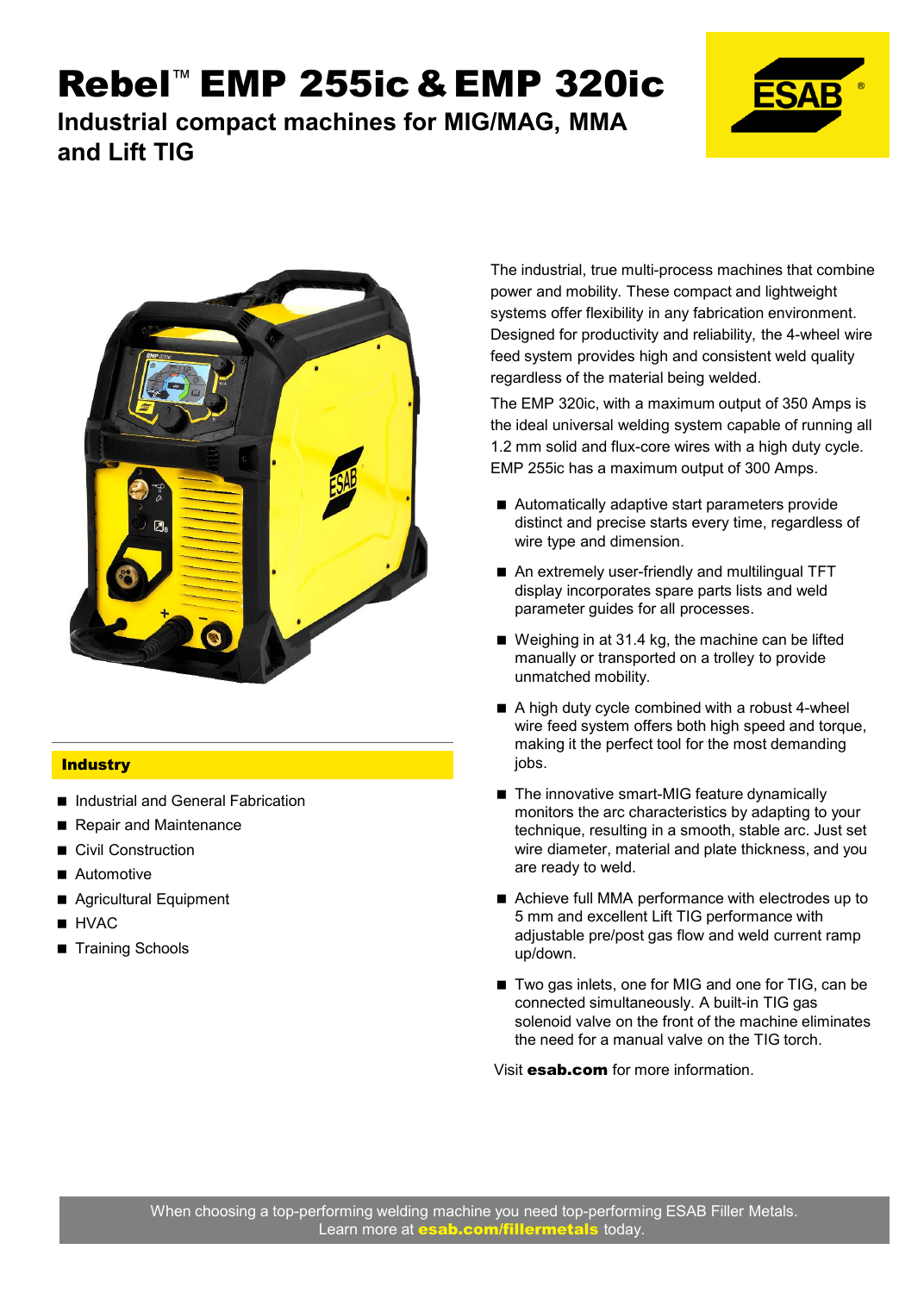| <b>Specifications</b>                                                                          | <b>EMP 255ic</b>                                                     | <b>EMP 320ic</b>                                                     |
|------------------------------------------------------------------------------------------------|----------------------------------------------------------------------|----------------------------------------------------------------------|
| <b>Primary Voltage</b>                                                                         | <b>400 VAC</b>                                                       | <b>400 VAC</b>                                                       |
| Supply Voltage Range                                                                           | 360 - 440 VAC                                                        | 360 - 440 VAC                                                        |
| Number of Phases                                                                               | 3 ph                                                                 | 3 ph                                                                 |
| <b>Supply Frequency</b>                                                                        | 50/60 Hz                                                             | 50/60 Hz                                                             |
| Supply Plug                                                                                    | CEE16A plug                                                          | CEE16A plug                                                          |
| Mains Cable                                                                                    | 3 m 4x2.5 mm <sup>2</sup>                                            | 3 m 4x2.5 mm <sup>2</sup>                                            |
| Maximum Output                                                                                 | 300 A                                                                | 350 A                                                                |
| <b>MIG Welding Output</b><br>40% Duty Cycle<br>60% Duty Cycle<br>100% Duty Cycle               | 255 A / 26.8 V<br>200 A / 24.0 V<br>160 A / 22.0 V                   | 320 A / 30.0 V<br>265 A / 27.3 V<br>200 A / 24.0 V                   |
| <b>MMA Welding Output</b><br>40% Duty Cycle<br>60% Duty Cycle<br>100% Duty Cycle               | 255 A / 30.2 V<br>170 A / 26.8 V<br>130 A / 25.2 V                   | 300 A / 32.0 V<br>255 A / 30.2 V<br>180 A / 27.2 V                   |
| <b>TIG Welding Output</b><br>40% Duty Cycle<br>60% Duty Cycle<br>100% Duty Cycle               | 255 A / 20.2 V<br>215 A / 18.6 V<br>170 A / 16.8 V                   | 320 A / 22.8 V<br>265 A / 20.6 V<br>200 A / 18.8 V                   |
| Wire Feed Speed Range                                                                          | $2.0 - 20.3$ m/min                                                   | $2.0 - 20.3$ m/min                                                   |
| Wire Diameter Range:<br>Mild Steel<br><b>Stainless Steel</b><br><b>Flux Cored</b><br>Aluminium | $0.8 - 1.2$ mm<br>$0.8 - 1.2$ mm<br>$0.8 - 1.2$ mm<br>$1.0 - 1.2$ mm | $0.8 - 1.4$ mm<br>$0.8 - 1.4$ mm<br>$0.8 - 1.6$ mm<br>$1.0 - 1.2$ mm |
| Wire Spool Size                                                                                | 200 mm, 300 mm                                                       | 200 mm, 300 mm                                                       |
| Approvals                                                                                      | CE: IEC/EN 60974-1, 5, 7,<br>10, 12 & 13. RoHS                       | CE: IEC/EN 60974-1, 5, 7,<br>10, 12 & 13. RoHS                       |
| <b>Protection Class</b>                                                                        | IP23S                                                                | IP23S                                                                |
| Power Source Dimensions, Lx W x H                                                              | 686 x 292 x 495 mm                                                   | 686 x 292 x 495 mm                                                   |
| Power Source Weight                                                                            | 31,4 kg                                                              | 31,4 kg                                                              |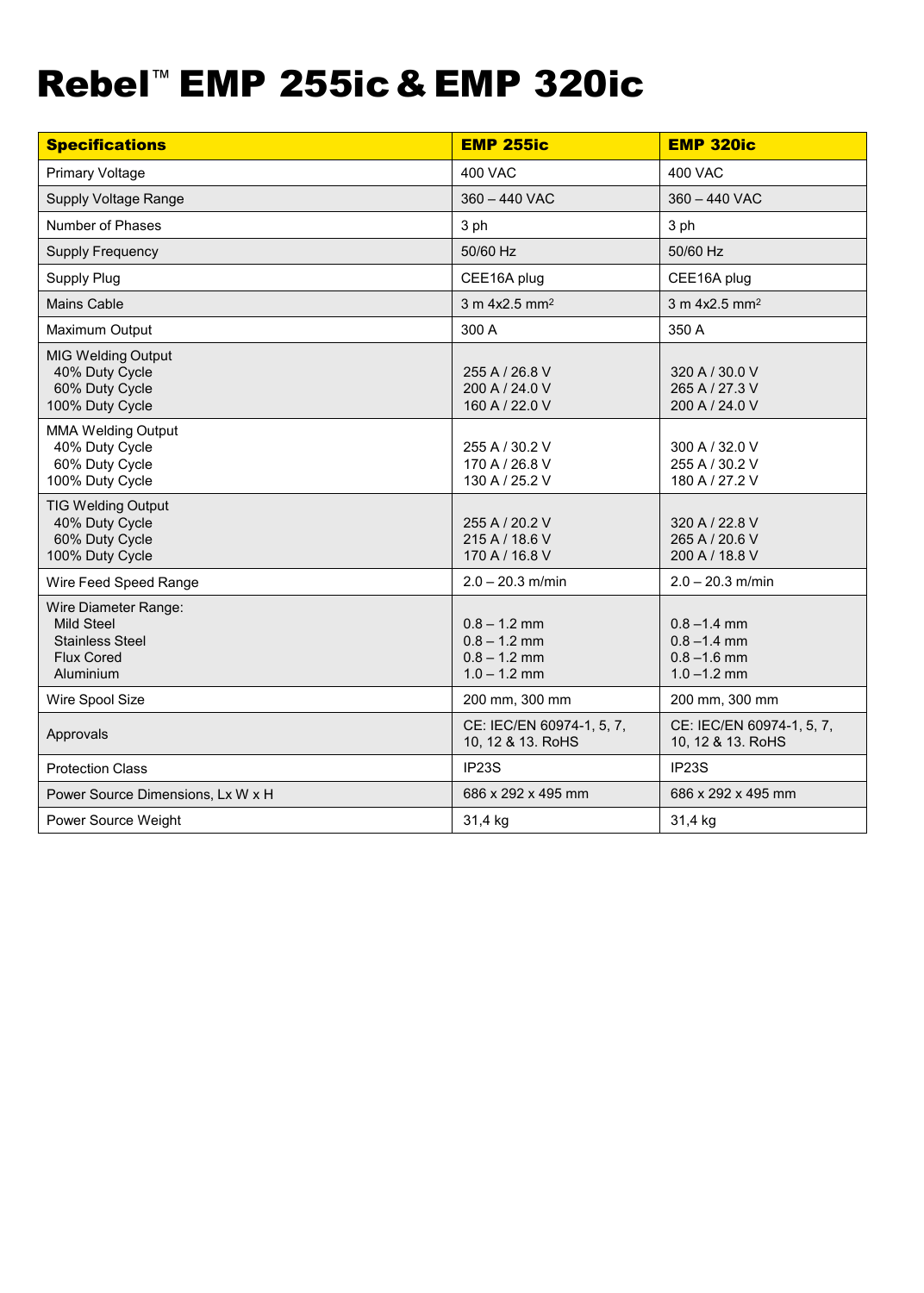| <b>Functions</b>                         | <b>EMP 255ic</b>          | <b>EMP 320ic</b>          |
|------------------------------------------|---------------------------|---------------------------|
| Max output power 300 A                   | $\pmb{\times}$            |                           |
| Max output power 350 A                   |                           | $\boldsymbol{\mathsf{X}}$ |
| Flux Cored wire up to 1.2 mm             | X                         |                           |
| Flux Cored wire up to 1.6 mm             |                           | $\boldsymbol{\mathsf{X}}$ |
| MIG/MAG functionality                    | $\mathsf X$               | $\boldsymbol{\mathsf{X}}$ |
| MMA functionality                        | $\mathsf X$               | X                         |
| LiftTIG functionality                    | $\pmb{\mathsf{X}}$        | $\pmb{\times}$            |
| sMIG                                     | $\sf X$                   | $\boldsymbol{\mathsf{X}}$ |
| Multi lingual TFT-display                | $\pmb{\times}$            | Χ                         |
| 200 mm bobbin capacity                   | $\mathsf X$               | $\boldsymbol{\mathsf{X}}$ |
| 300 mm bobbin capacity                   | $\pmb{\times}$            | $\pmb{\times}$            |
| 4-wheel wire feed mechanism              | $\boldsymbol{\mathsf{X}}$ | X                         |
| Weld setting storage (memories)          | $\mathsf X$               | $\boldsymbol{\mathsf{X}}$ |
| Inductance control                       | $\mathsf X$               | $\boldsymbol{\mathsf{X}}$ |
| 2t and 4t trigger functionality          | $\pmb{\times}$            | X                         |
| Voltage trim adjustment                  | $\sf X$                   | $\boldsymbol{\mathsf{X}}$ |
| <b>SCT (Short Circuit Termination)</b>   | $\pmb{\times}$            | X                         |
| Adjustable burn-back time                | $\mathsf X$               | $\boldsymbol{\mathsf{X}}$ |
| Pre and Post gas flow (TIG & MIG/MAG)    | $\pmb{\mathsf{X}}$        | $\pmb{\times}$            |
| Spot welding (MIG/MAG)                   | $\mathsf X$               | $\pmb{\times}$            |
| Gas purging                              | $\pmb{\times}$            | $\pmb{\times}$            |
| Wire inching                             | $\pmb{\mathsf{X}}$        | $\boldsymbol{\mathsf{X}}$ |
| Creep start                              | $\sf X$                   | $\mathsf X$               |
| Adjustable Hot start and Arc force (MMA) | $\boldsymbol{\mathsf{X}}$ | $\boldsymbol{\mathsf{X}}$ |
| Adjustable slope up/down (TIG)           | $\pmb{\mathsf{X}}$        | $\pmb{\times}$            |
| Dual gas inlet valve                     | $\mathsf X$               | $\pmb{\times}$            |
| TIG gas outlet valve                     | $\boldsymbol{\mathsf{X}}$ | $\boldsymbol{\mathsf{X}}$ |